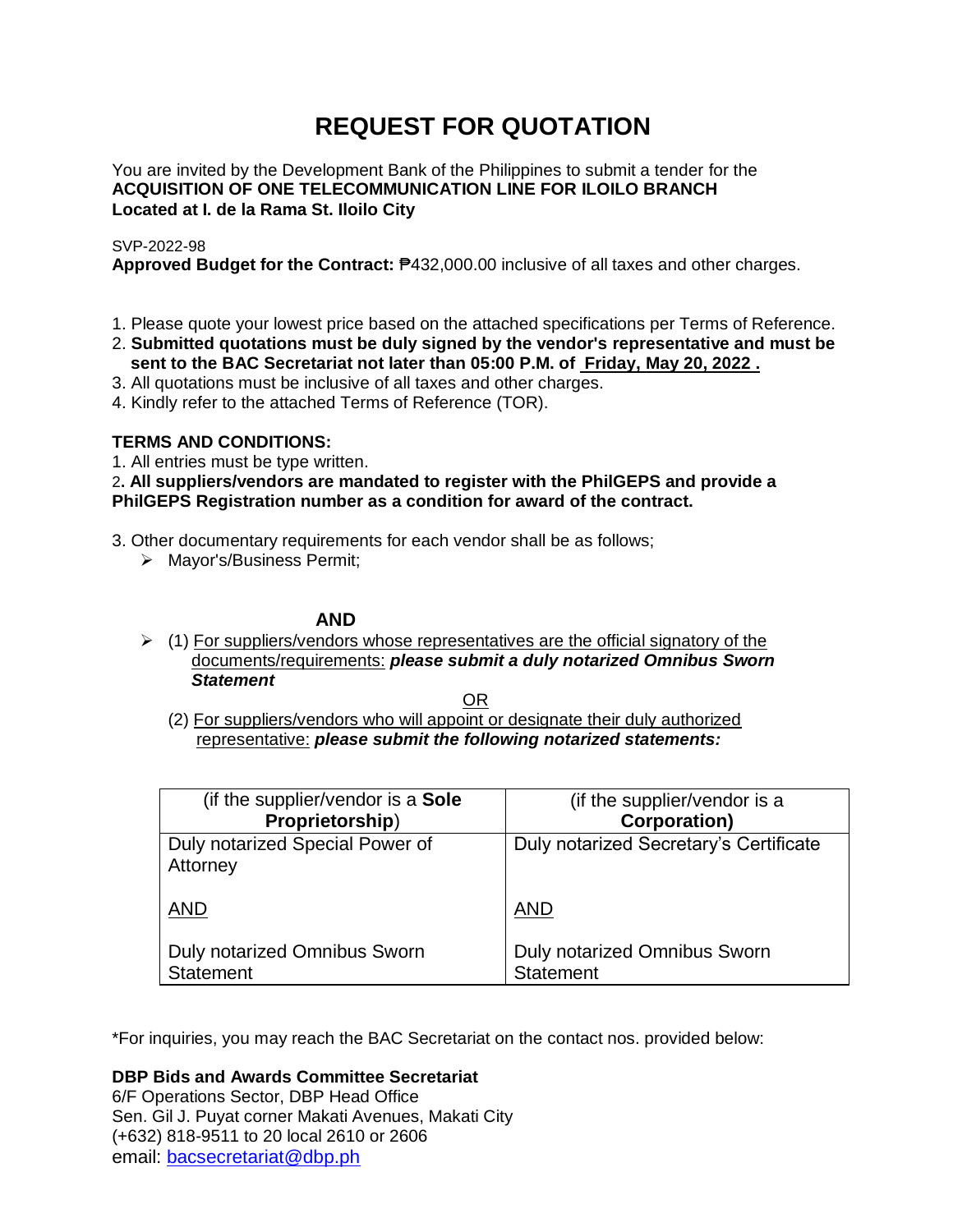#### **Annex A**

## ACQUISITION OF NEW, ADDITIONAL AND/OR REPLACEMENT TELECOMMUNICATION LINE/CONNECTIVITY SERVICE FOR THE DEVELOPMENT BANK OF THE PHILIPPINES (DBP)-**ILOILO BRANCH**

#### APPROVED BUDGET FOR THE CONTRACT: Php 432,000

#### **TECHNICAL SPECIFICATIONS**

### A. BACKGROUND

The telecommunication connectivity service (line) is for the connection of DBP online systems, services and facilities in any of the following DBP remote sites:

- A.1. Branch Office, including:
	- A.1.a. Lending Center
	- A.1.b. Cash Center
	- A.1.c. Branch-Lite Unit
- A.2. Automated Teller Machine (ATM)

#### **B. OBJECTIVE**

To acquire stable, reliable and secure telecommunication connectivity/line service to link DBP remote sites to the Head Office from an authorized and qualified telecommunication service provider (Telco).

#### **C. COVERAGE OF THE CONTRACT**

The contract will be for a one (1) year period starting from date of acceptance of service with the option for automatic renewal.

## D. MINIMUM SPECIFICATIONS

- D.1. Connectivity/Line Service Availability
	- > The minimum availability of service is 99.6%.
- D.2. Connectivity/Line Specifications
- D.2.a. Branch Office
	- D.2.a.i. Wired MPLS/VPN, Radio Last Mile with minimum of 10 Mbps bandwidth
	- D.2.a.ii. Inclusive network equipment, such as router and or router/modem, must not be on End-of-Life/End-of-Support status within the contract period
	- D.2.a.iii. Router must support GRE/mGRE tunneling and IP Security (ex. dynamic VPN) and SNMP
	- D.2.a.iv. DBP shall have the full access of the router
	- D.2.a.v. Provide near real time and historical link monitoring

D.2.b. ATM - Wired п

- D.2.b.i. VPN connection at least 128 Kbps via MPLS
- D.2.b.ii. Inclusive network equipment, such as router and or router/modem, must not be on End-of-Life/End-of-Support status within the contract period
- D.2.b.iii. Support GRE tunneling and SNMP
- D.2.b.iv. Provide near real time and historical link monitoring

Page 1 of 4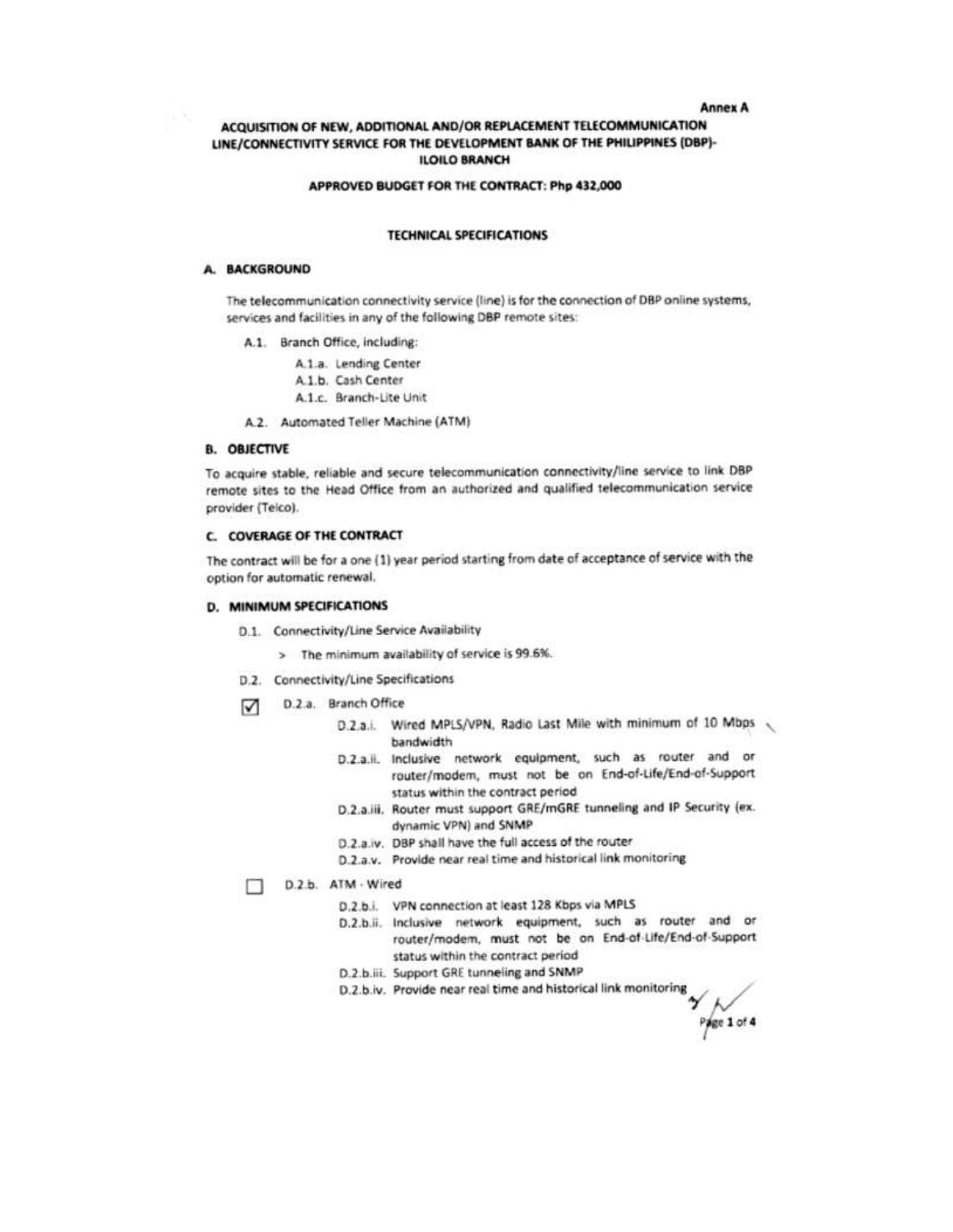SCOURS THON OF ARW. ADDITIONAL AND ACRE REPORT OF THE COMMUNICATION.

AND CONNECTIVITY STIVICE FOR THE DEVELOPMENT BANK OF THE WILL TEM (51257)

- D.2.c. ATM Wireless
	- D.2.c.i. Provide data transmission function by public GPRS/ GSM network or higher
	- D.2.a.vi. Inclusive network equipment, such as router and or router/modem, must not be on End-of-Life/End-of-Support status within the contract period
	- D.2.c.ii. Support GRE Tunneling and SNMP
	- D.2.c.iii. Provide GUI access for local and remote management
	- D.2.c.iv. Operate at -30~+75°C temperature
	- D.2.c.v. Has LED status indication
	- D.2.c.vi. Support RJ45 console port
	- D.2.c.vii. Include: 1 power cord, 2 antennas, 1 console cable, 1 set documentation
	- D.2.c.viii. Provide near real time and historical link monitoring.
	- D.2.c.ix. Meet the average latency requirement of not greater than 200ms measured using the Ping utility or any similar mobile applications
	- D.2.c.x. Meet signal requirement of not less than 2 bars measured using mobile or similar devices capable of said measurement
	- D.2.c.xi. DBP shall have full access to the Modem/Router
- D.3. Support Services and Incident Management
	- D.3.a. The Telco shall provide 24 x 7 onsite, telephone and email support. For every service unavailability/downtime reported, the response time shall be within thirty (30) minutes.
	- D.3.b. Upon the occurrence of service unavailability/downtime, the Telco shall:
		- D.3.b.i. Conduct problem isolation/resolution and link restoration activities
		- D.3.b.ii. Notification via electronic mail (E-mail) and telephone within one (1) hour of the occurrence
		- D.3.b.iii. Minimum of twice a day status report to DBP via E-Mail
		- D.3.b.iv. Estimated time of arrival (ETA) if onsite activities required
		- D.3.b.v. Estimated time of resolution (ETR)
		- D.3.b.vi. Root cause
		- D.3.b.vii. Comply with DBP policies on security and confidentiality during support services.
	- D.3.c. The Telco shall submit an incident report stating the reason/s for the outage and detailing the steps undertaken to resolve a particular problem upon DBP's request.
- D.4. Service Performance Review
	- > The Telco shall conduct a performance review session at least once every quarter of a year

# E. TELECOMMUNICATION CONNECTIVITY/LINE REQUIREMENT CLASSIFICATION

The primary objective of the following provisions is to have multiple Telcos per site, providing service redundancy, high availability and avoiding single point of failure.

- E.1. New Telecommunication Line Requirement
	- E.1.a. Covered Sites

> New remotes sites

Page 2 of 4

ν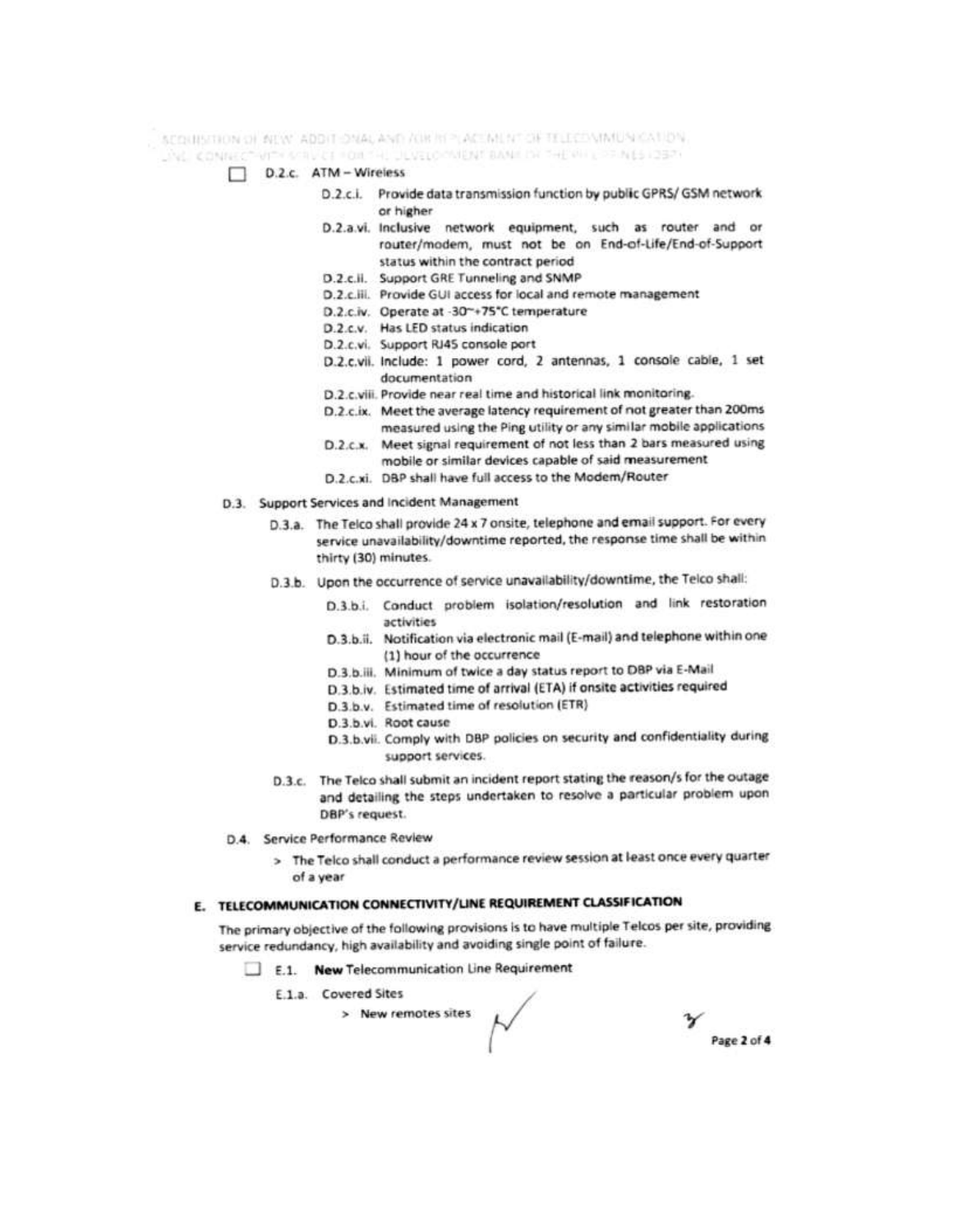ACCUISITION OF NEW ADDITIONAL AND FOR REPLACEMENT OF TELECOMMUNICATION.

Line - contact hystics anywe FORTHE DEVELOPMENT SANK OF THE PHILIPPINES (DBP)

- E.1.b. Telco Selection Criteria
	- > Telecommunication Line for Branch Office
		- E.1.b.i. Two (2) different Telcos (Telco A and Telco B) shall be selected
		- E.1.b.ii. Telco A is the lowest (winning) provider
		- E.1.b.iii. Telco B is the second lowest provider
	- > Telecommunication Line for Additional ATM Facility of a Branch Office
		- E.1.b.iv. The Telco must be different from the one which has the majority or most of the telecommunication connectivity services provided for the ATM/s of that Branch Office
- E.2. Additional Telecommunication Line Requirement
	- E.2.a. Covered Sites
		- > For existing sites with existing telecommunication line/s
	- E.2.b. Telco Exception
		- > The Telco/s of the existing line/s servicing the site shall not be invited and will not be allowed to participate
- E.3. Replacement Telecommunication Line Requirement  $\sqrt{ }$ 
	- E.3.a. Covered Sites
		- > For existing sites with existing telecommunication line/s
	- E.3.b. Telco Exception
		- E.3.b.i. For Telco Redundancy Replacement
			- > The Telco of the existing line/s servicing the site including the one to be replaced shall not be invited and will not be allowed to participate
		- E.3.b.ii. Replacement for the Purpose of Telecommunication Line Capacity (Bandwidth) Upgrade
			- > The Telco of the other existing line/s servicing the site (i.e., other than the one to be replaced) shall not be invited and will not be allowed to participate
		- E.3.b.iii. For Wireless to Wired Facility Replacement
			- > The Telco of the other existing line/s servicing the site (i.e., other than the one to be replaced) shall not be invited and will not be allowed to participate

#### **F. DISCONTINUANCE OF SERVICE**

DBP can opt to discontinue the service within the contract period without pre-termination fee/s, if the Telco provider fails to meet the required minimum availability of service, specified in item D.1, for three (3) consecutive months (3-strike rule)

**G. PAYMENT** 

The payment shall be in a monthly basis every after the service acceptance.

Page 3 of 4